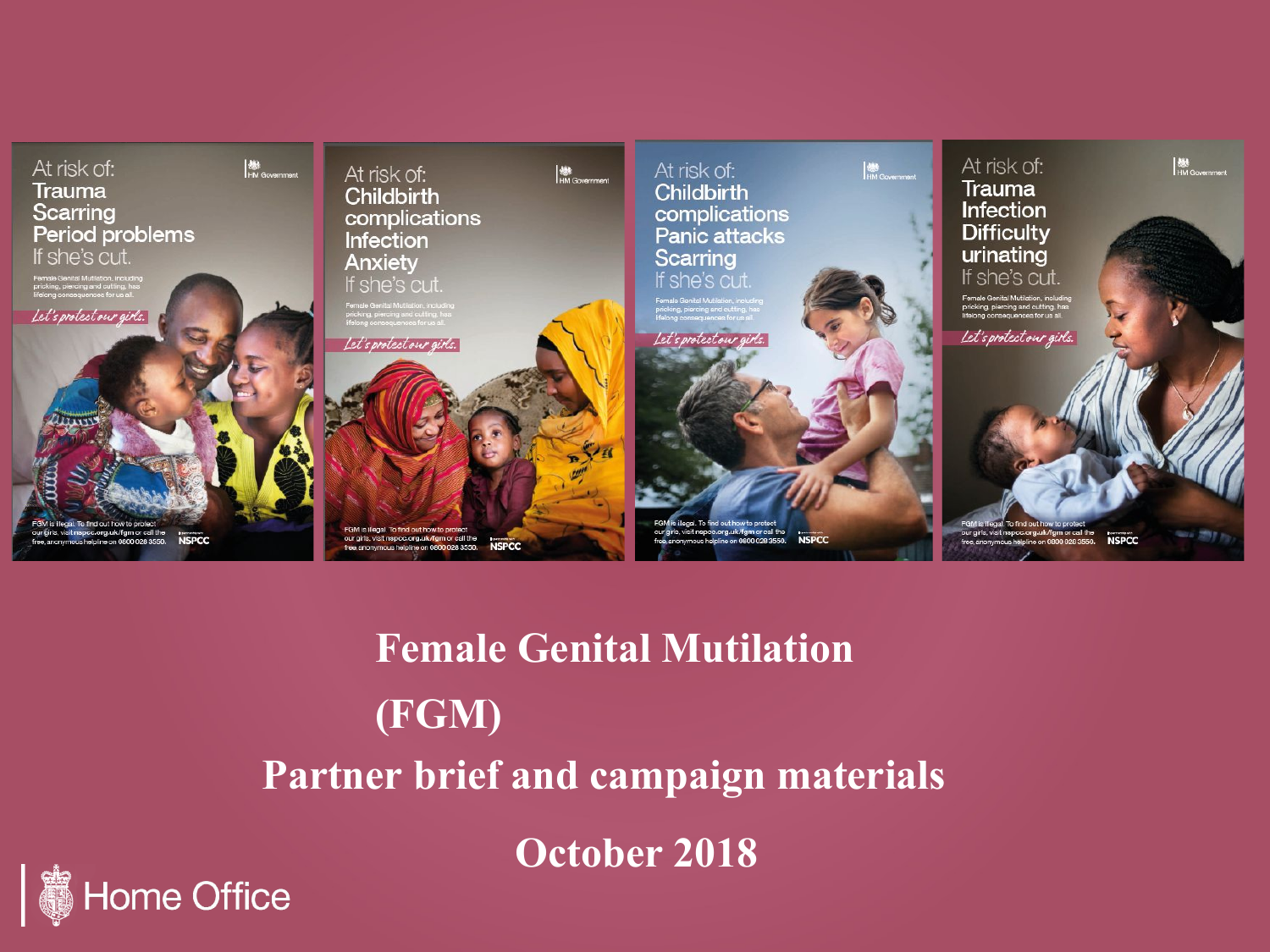

## **Dear Partner**

The Home Office is launching a Female Genital Mutilation (FGM) campaign on 5 October and will be running for eight weeks as part of our commitment to tackling this crime and protecting vulnerable women and girls.

The campaign will support our ongoing work to tackle FGM, which includes an ongoing programme of outreach by the Home Office's FGM Unit, work with law enforcement bodies, and working with partners to help ensure the Government's response is as effective as it can be.

The campaign seeks to help prevent FGM by changing attitudes among affected communities through raising awareness of the **negative long-term health consequences** of FGM. The campaign also **encourages communities to report** via the NSPCC's FGM helpline.

We would be grateful for your support with this campaign and we encourage you to use the resources in this partner pack to promote the campaign through your channels. Please contact the VAWG inbox if you have any questions.

In addition to the campaign, the Home Office will be hosting an international **Policy For Progress: Ending FGM and Forced Marriage** conference in November 2018, in partnership with the Council of Europe. The event will bring together experts from across Europe and beyond to share practical examples of international work to end FGM and Forced Marriage. This includes influential policymakers, frontline professionals, non-Governmental organisations and inspiring campaigners. For more details please contact: visitsandevents1@homeoffice.gsi.gov.uk.

**We thank you for your support**.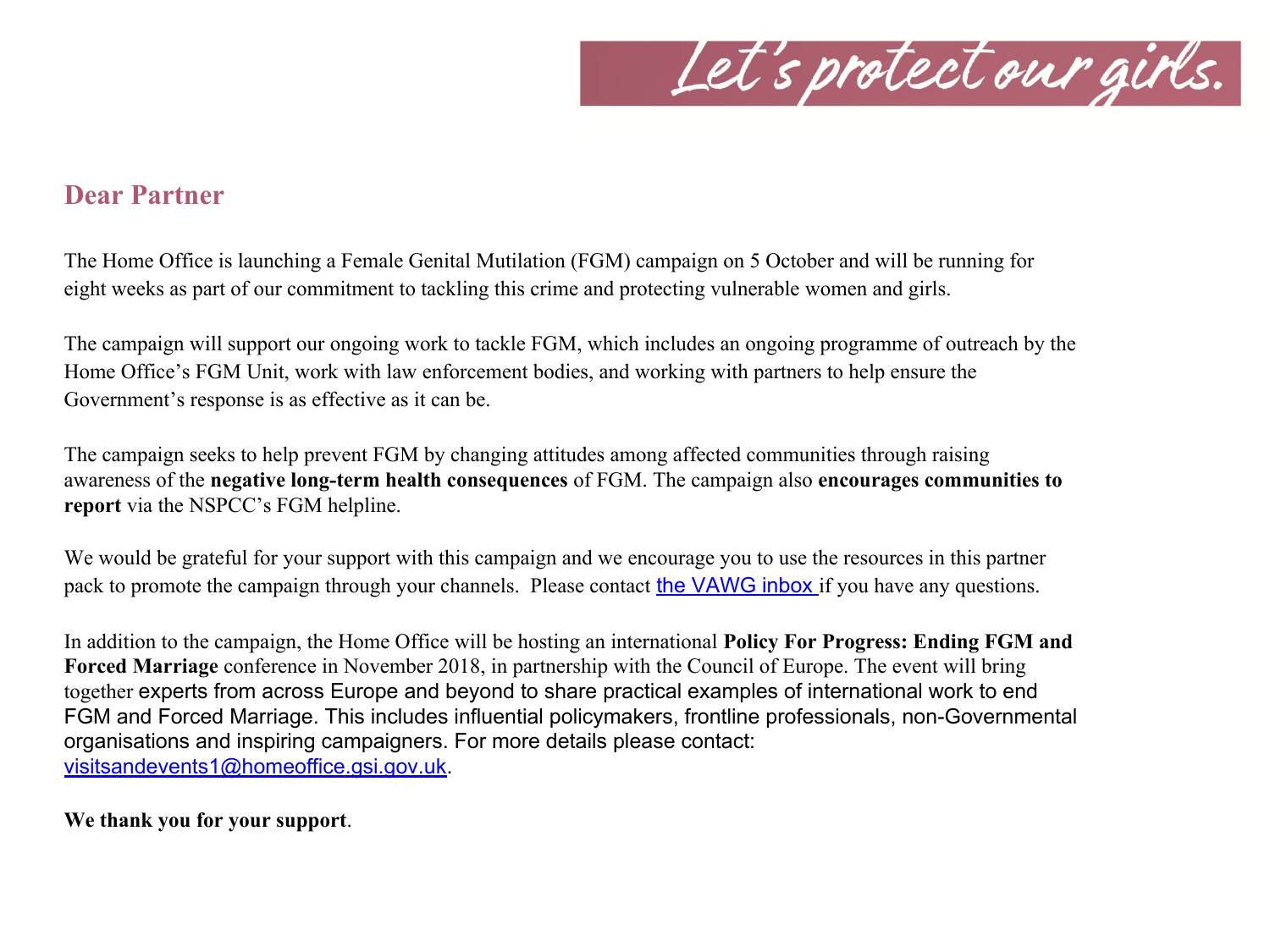

## **Campaign aims**

The campaign looks to help prevent FGM by changing attitudes among affected communities, through raising awareness of the **negative long-term health consequences** of FGM including childbirth complications, period problems, scarring, mental health issues.

The campaign also raises awareness that FGM is a horrific crime, and **encourages communities to report** via the NSPCC's FGM helpline.

## **Who is the campaign aimed at?**

The campaign is primarily targeting parents and families aged between 18-45 years old, of girls at risk of FGM, along with community influencers/elders (45+) from Sudan, Somalia, Ethiopia, Eritrea, Egypt, Iraq, Gambia, Nigeria.

Target audiences are selected based on the prevalence of FGM in countries of origin, the size of these communities in the UK and the NHS England statistics on newly recorded cases of FGM.

We are also raising awareness among frontline professionals including doctors, nurses, teachers of the resources available, and the supporting guidance on their duty to report all known cases of FGM in girls aged under 18 to the police.

## **Where is the campaign running?**

Our campaign messages will be disseminated across a variety of channels, which will include proactive PR, partner networks and paid media. This will include community print and radio, online adverts, social media, public washrooms and paid search to encourage families and community members to call the NSPCC helpline for help and advice on how to protect girls from FGM.

Paid media will be underpinned by community outreach. This will include distributing materials within communities, and using FGM ambassadors to speak at events and local organisations to reach community channels.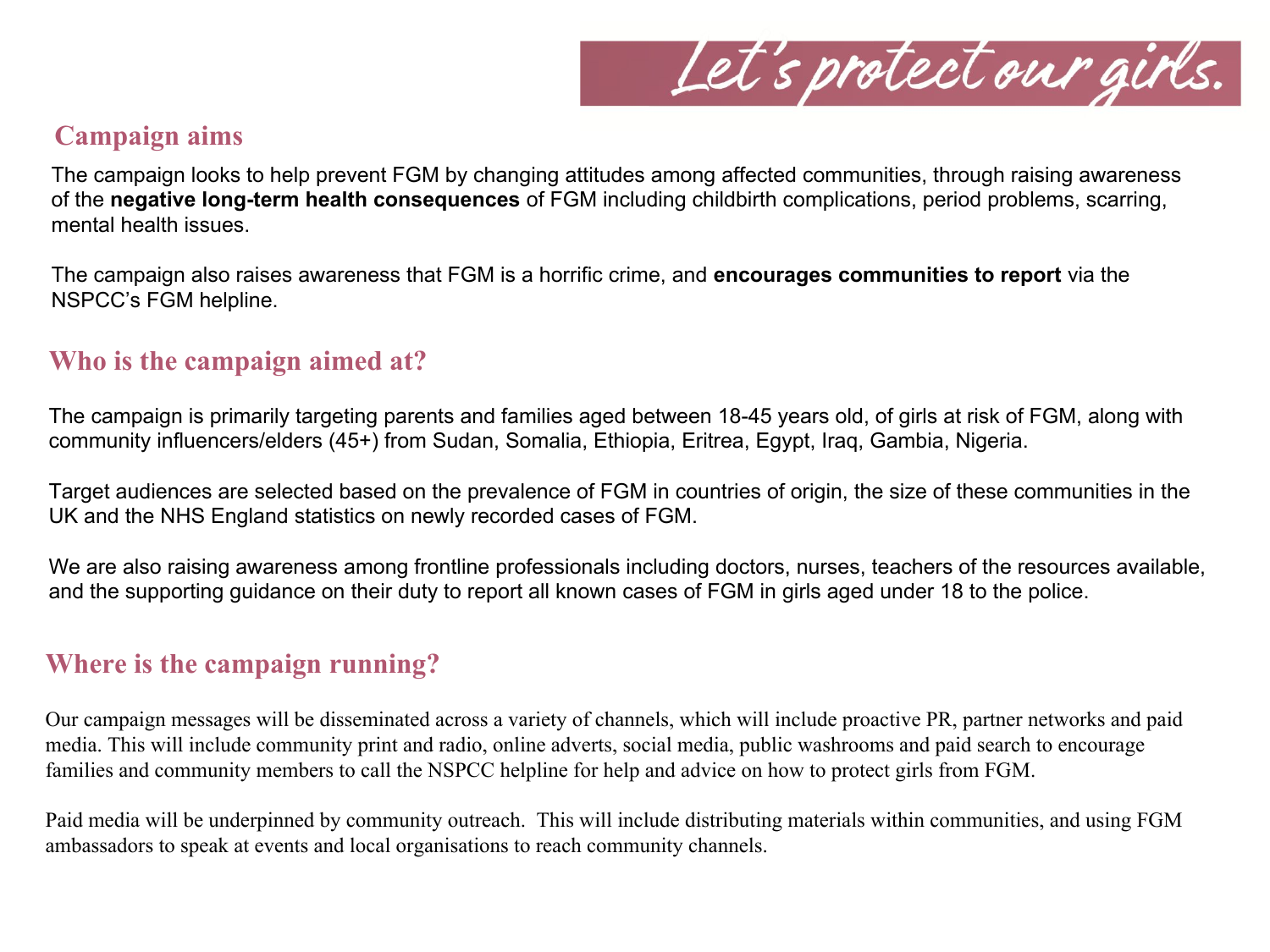Let's protect our girls.

## **Campaign posters**

The creative features real families, celebrating those who are protecting their children from the practice.

These posters are available to download and print on GOV.UK

Partners can order hard copy support materials by emailing **FGMEnquiries@homeoffice.gov.uk.** 



**Please note:** We kindly request that campaign collateral is not used beyond September 2020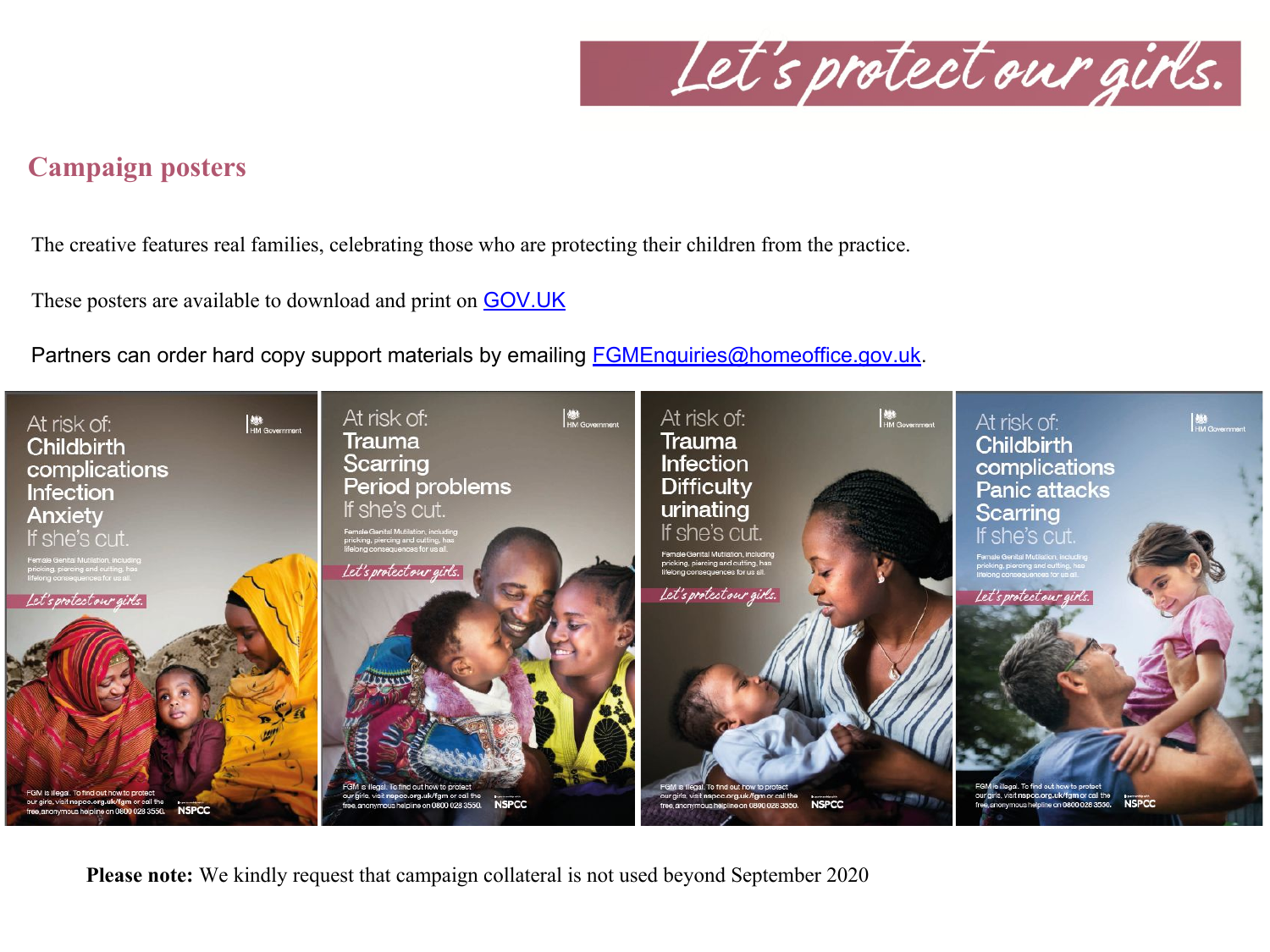

# **Digital Resources**

### **Digital adverts**

These online adverts can be placed on websites to drive to the **NSPCC** where families can get further advice and support.

## Download digital assets here.





**Please note:** We kindly request that campaign collateral is not used beyond September 2020.

### **FGM film**

FGM film: The 'Ending Female Genital Mutilation' film produced as part of the 2014 FGM campaign is hosted on the NSPCC website and is also available to share on social channels, events and community groups.

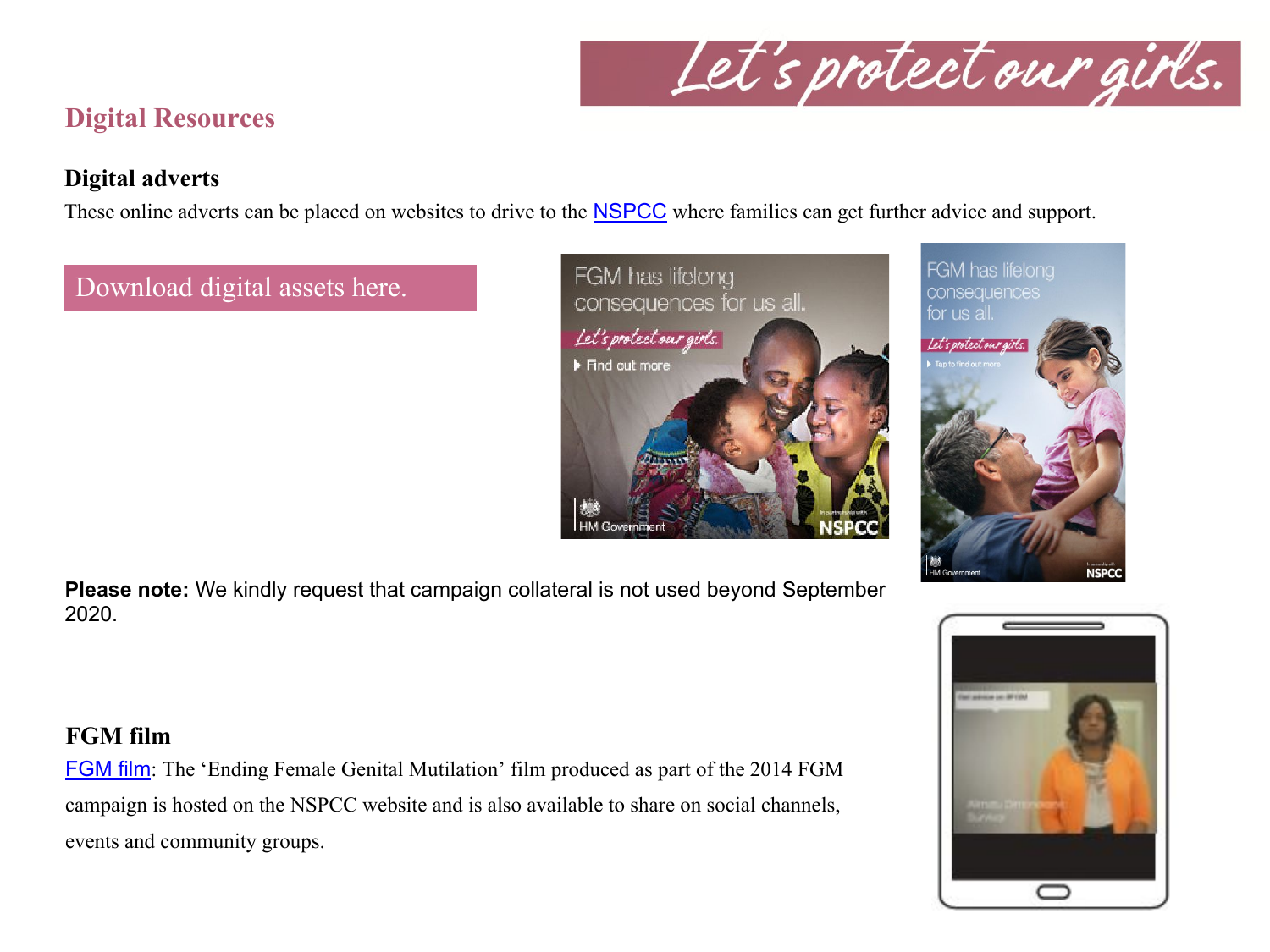Let's protect our girls.

## **Social media assets**

We have four social media adverts that we invite you to download and share on your own channels.

Download social assets here.

We will be posting about FGM on the Home Office social channels: **Instagram, Twitter** and Facebook, and welcome your support in sharing the content on your own channels too.

### **Suggested tweets**

Childbirth complications. Infection, Anxiety. Female Genital Mutilation has lifelong consequences for us all. Visit nspcc.org.uk/fgm to find out more. #EndFGM

Female Genital Mutilation is illegal. Visit nspcc.org.uk/fgm to find out how to protect our girls. #EndFGM

FGM has lifelong consequences for us all. Let's protect our girls. Visit nspcc.org.uk/fgm to find out more. #EndFGM

**Please note:** We kindly request that campaign collateral is not used beyond September 2020

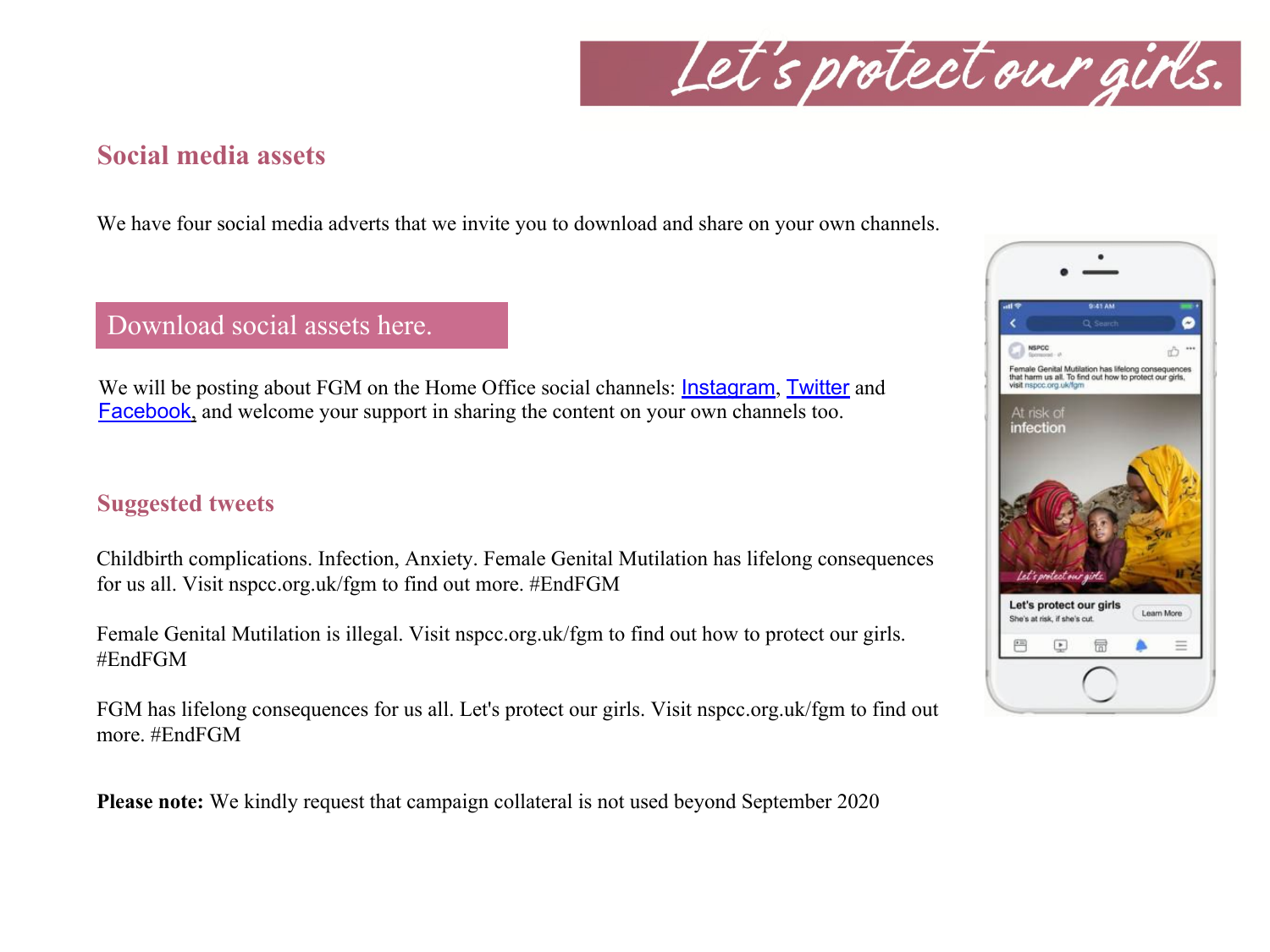

## **Additional resources**

#### **Violence against Women and Girls strategy**

This document provides an overview of the wide range of actions the government is taking to tackle violence against women and girls between 2016 and 2020.

https://www.gov.uk/government/publications/strategy-to-end-violence-against-women-and-girls-2016-to-2020

#### **Resources on GOV.UK**

Information on the Home Office's FGM Unit, links to helplines, resource packs and information documents. https://www.gov.uk/government/collections/female-genital-mutilation

#### **FGM the facts leaflet**

https://www.gov.uk/government/publications/female-genital-mutilation-leaflet

#### **Statement opposing FGM – different translations**

https://www.gov.uk/government/publications/statement-opposing-female-genital-mutilation